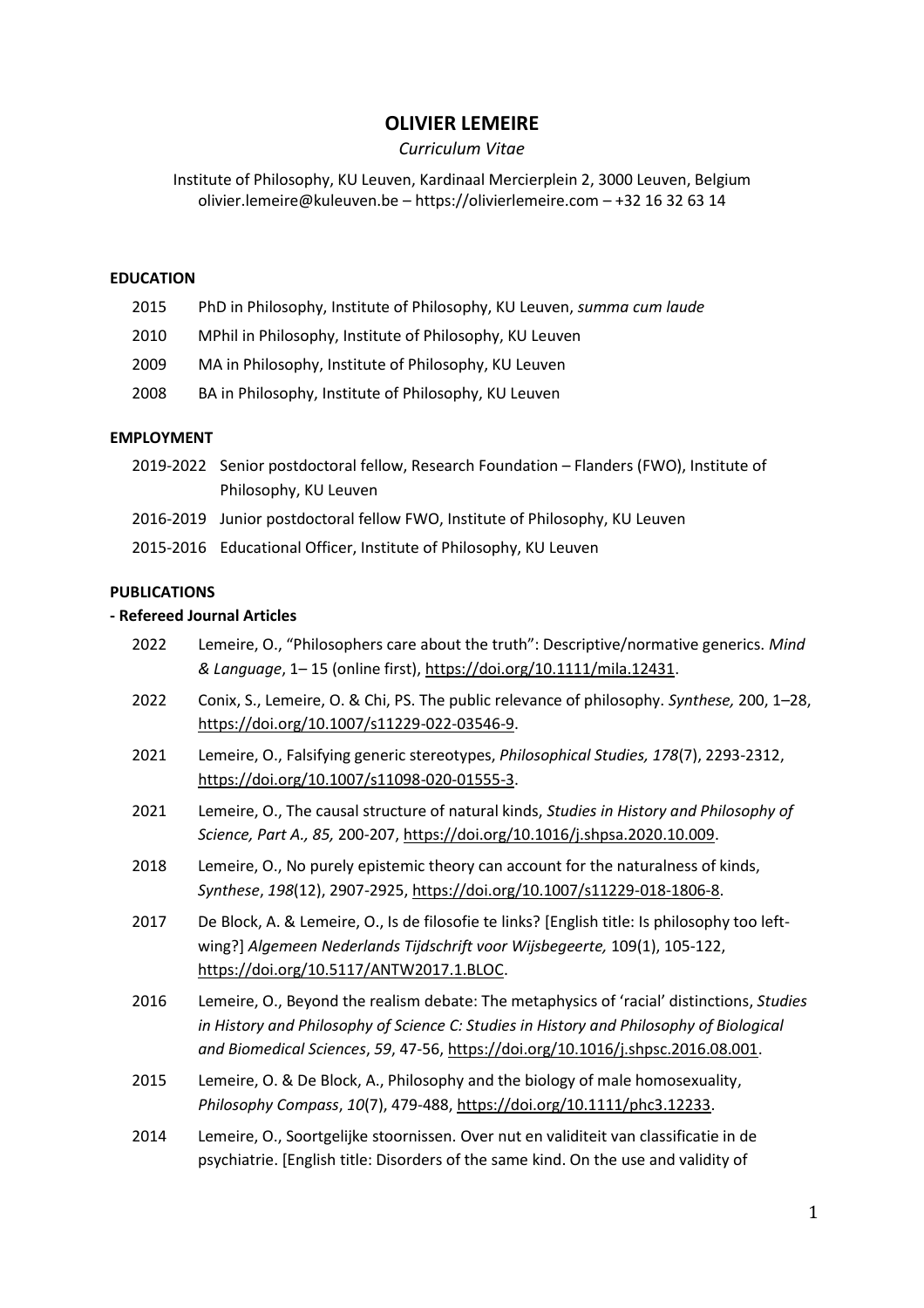classification in psychiatry] *Tijdschrift voor Filosofie, 76*(2), 217-246, [https://doi.org/10.2143/TVF.76.2.3030628.](https://doi.org/10.2143/TVF.76.2.3030628)

2014 De Block, A. & Lemeire, O., Homofobie en vooroordeel: een wetenschapsfilosofische evaluatie van recent sociaalpsychologisch onderzoek naar homonegativiteit, [English title: Homophobia and prejudice] *Tijdschrift voor Seksuologie*, *38*(3), 105-113.

## **- Articles without Peer Review**

2016 De Block, A. & Lemeire, O., The co-evolution of nativist beliefs and tolerant attitudes, *Association for the Study of Ethical Behavior and Evolutionary Biology in Literature, 12*(1), 27-29.

#### **- Other Publications**

- 2018 Lemeire, O., Taalfilosofie voor factcheckers, Newspaper *De Standaard* (24/11)
- 2018 Lemeire, O., Taalfilosofie voor factcheckers, Philosophy Blog *Bij Nader Inzien* (19/11)
- 2017 De Block, A. & Lemeire, O., Een meer conservatieve universiteit is een betere universiteit, Philosophy Blog *Bij Nader Inzien* (8/5)
- 2017 Lemeire, O., ADHD is geen verzinsel, maar ook geen hersenziekte, Newspaper *De Standaard* (18/11)

## **WORK IN PROGRESS**

### **- Under Review**

Article Lemeire, O., The strong yet deniable meaning of generic stereotypes

### **- In Preparation**

- Article Lemeire, O., Kindhood semantics for scientific generics
- Article Lemeire, O., Philosophy of psychiatry without natural kinds
- Monogr. Lemeire, O., Talking about scientific kinds. The meaning of generic generalizations in science

#### **GRANTS AND AWARDS**

#### **- Funding**

- 2019 Three-year senior postdoctoral fellowship, Research Foundation Flanders (FWO)
- 2018 International Mobility Grant, FWO
- 2016 Three-year postdoctoral fellowship, FWO
- 2010 PhD scholarship, Institute of Philosophy, KU Leuven

### **- Awards**

- 2018 Essay prize 'The power of academic philosophy', Dutch Research School of Philosophy (OZSW), €750
- 2013 Van Helsdingen Essay Prize, Foundation for Philosophy and Psychiatry, €1.500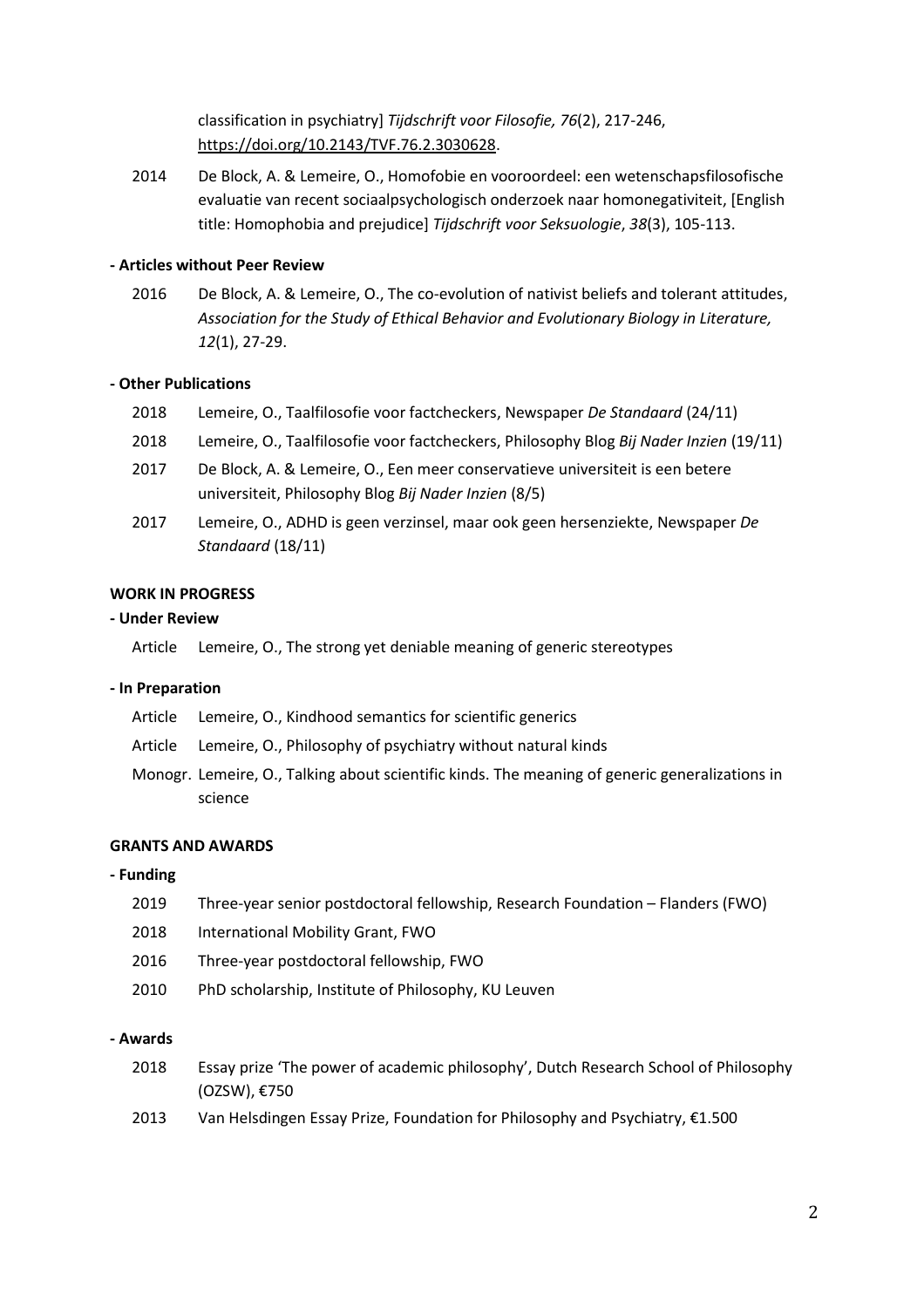# **TALKS**

**- Invited Talks**

- 2021 What's so bad about generic language? CEPDISC seminar series. Aarhus, October 25
- 2021 A kind theory for scientific generics. Workshop Natural Kinds. Rijeka, Croatia, March 26
- 2020 Commentary on "Prospects for the abolition of mental health labels", by Joel Anderson & Sander Werkhoven, Online workshop, Utrecht University, June 2
- 2018 Constructing kinds with normative generics. Workshop Constructing Human Kinds. Copenhagen, November 16
- 2016 Commentary on "Naturalized metaphysics and the ontological status of species" by Matthew Slater, APA Central Division meeting, Chicago, March 2-5

# **- Conference Talks**

- 2022 Kindhood semantics for scientific generics. Conference Philosophy of Science in a Forest (PSF), Dutch Society for Philosophy of Science, June 27-28
- 2022 Kindhood semantics for scientific generics. PhD course on Generic Generalizations in Science, Ethics and Society, University of Oslo, June 23-24
- 2022 Normative generics without ambiguity. Conference on Dual Character Concepts, Normative generics and Evaluative Language, University of Zürich, June 16-18
- 2022 The strong yet deniable meaning of generic stereotypes. Szklarska Poreba workshop, March 6
- 2019 The strong meaning of generics. OZSW conference, Amsterdam, November 16
- 2018 Falsifying generic stereotypes. OZSW conference, Twente, November 10
- 2018 Characterizing kinds. An epistemic-metaphysical account of genericity. Conference Natural kinds: Language and Metaphysics, Madrid, March 15-16
- 2017 The metaphysical ground of epistemic pluralism. OZSW conference, Utrecht, November 10
- 2017 The causal structure of natural kinds. Annual Conference of the Society for the Metaphysics of Science, Fordham University, NY, October 5-7
- 2015 The causal unification theory of natural kinds. Conference of the European Philosophy of Science Association, Düsseldorf, September 23-26
- 2014 What do you mean: 'Races don't exist?'. Second Barcelona Conference on Race and Sexuality: Issues in Metaphysics, Barcelona, May 29-20
- 2014 Scientific classification and natural kinds. Research Workshop on Philosophy and Cognitive Science, Granada, April 24-25
- 2013 Essentialist beliefs about homosexuality and their relationship to prejudice. European Society for Philosophy and Psychology, Granada, July 9-12
- 2013 How 'rational' is homonegativity?. Conference of the European Philosophy of Science Association, Helsinki, August 28-31

# **- Departmental Talks**

2022 Kindhood semantics for scientific generics. Brown Bag Seminar, February 25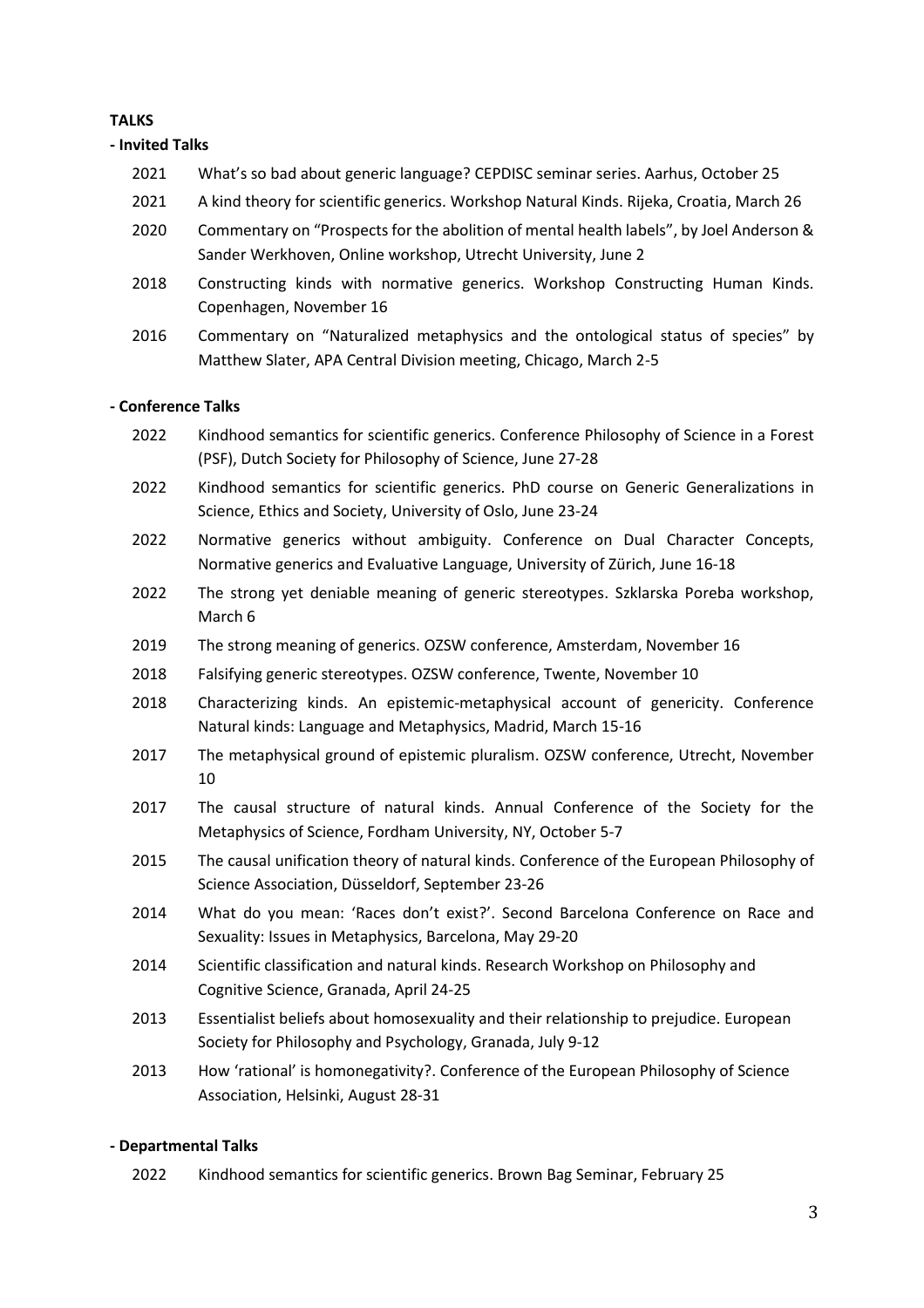- 2019 Human races don't exist, but…, Philosophy and the world out there, November 19
- 2019 The strong meaning of generics. CLPS seminar, October 4
- 2019 Do human races exist?. Summer school philosophy, August 20
- 2018 Talking about human kinds. Workshop 'The Epistemology, Metaphysics, and Semantics of Human Kinds', May 24
- 2017 Why epistemic theories of natural kinds fail. May 12
- 2017 Generic stereotypes. April 24
- 2015 The causal unification theory of natural kinds. Workshop 'Natural and/as Social Kinds', May 26
- 2013 Kinds of essentialism and kinds of prejudice about homosexuality. May 15

### **- Public Talks**

| 2017 | Do human races exist? Le Penseur, October 27             |
|------|----------------------------------------------------------|
| 2015 | Do human races exist? Background Educations, November 19 |
| 2014 | Do human races exist? Background Educations, November 20 |

# **TEACHING EXPERIENCE**

### **- Courses**

| 2021-2022  | Epistemology: Advanced Course (Dutch), 39h                                                                        |
|------------|-------------------------------------------------------------------------------------------------------------------|
| 2020-2021  | Epistemology: Advanced Course, 39h                                                                                |
| 2019-2020  | Philosophy of Language: Advanced Course, 39h                                                                      |
|            | Introduction to Philosophy for the Biomedical Sciences (Dutch), TA responsible for<br>preparing and grading exams |
|            | Research and Writing in Philosophy: Argument Mapping, 20h                                                         |
| 2018-2019  | Research and Writing in Philosophy: Argument Mapping, 20h                                                         |
| 2017-2018  | Philosophy of Language: Advanced Course, 39h                                                                      |
|            | Introduction to Philosophy for the Biomedical Sciences (Dutch), 26h                                               |
|            | Research and Writing in Philosophy: Argument Mapping, 24h                                                         |
| 2016-2017  | Research and Writing in Philosophy: Argument Mapping (Dutch), 10h                                                 |
| 2015-2016  | Research and Writing in Philosophy: Argument Mapping (Dutch), 10h                                                 |
| 2014-2015  | Text Seminar: Philosophical Antropology (Dutch), 26h                                                              |
| 2013-2014  | Text Seminar: Philosophical Antropology (Dutch), 26h                                                              |
| 2012-2013  | Epistemology, TA, 13h                                                                                             |
| 2010-2011  | Text Seminar: Theory of Knowledge, 26h                                                                            |
|            | Introduction to Philosophy (Dutch), TA, 12h                                                                       |
| unarwician |                                                                                                                   |

### **- Supervision**

- 2019-2020 Co-supervisor Master Thesis "Why some putative trans-persons ought to be acknowledged as either men *simpliciter* or as women *simpliciter",* Mahua Agrawal
- 2016-2017 Supervisor Master Thesis "Are stereotypes morally objectionable because they are false?", Barend de Rooij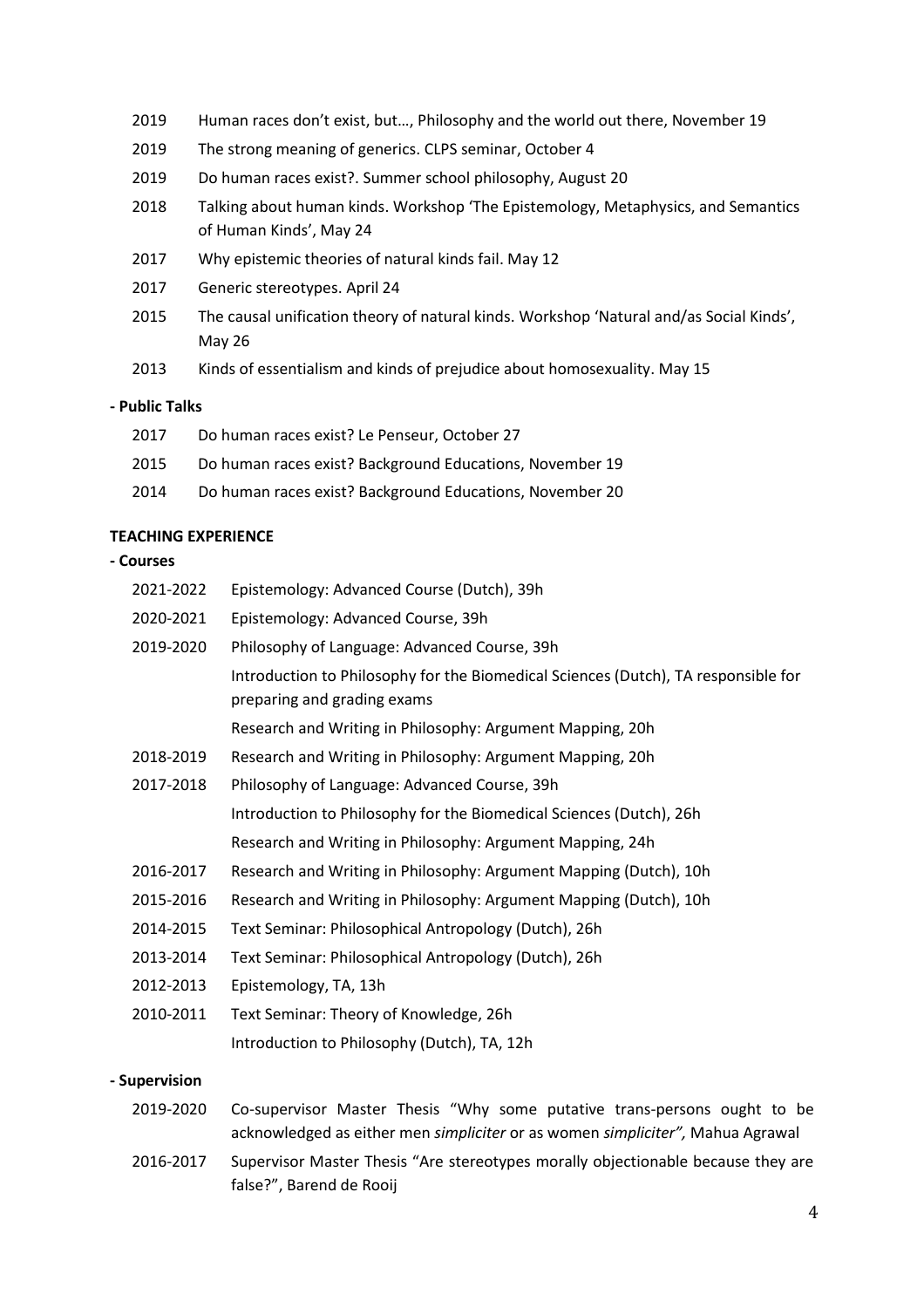# **- Training**

- 2021 Online argument mapping seminar for educators, Harvard Department of Philosophy, June 14, 15
- 2018 Meetings of the Activation Academy, "Diversity in Student Groups", "Improving Student Preparation", "Cultural Diversity". Institute of Philosophy, KU Leuven. Oct. 23, Nov. 20, Dec. 18

## **INTERNATIONAL EXPERIENCE**

- 2021 Visiting Researcher at The Centre for the Experimental-Philosophical Study of Discrimination, Aarhus University, October-December
- 2019 Fellow in the Department of Philosophy, Harvard University, January-April
- 2017 Visiting Academic at Philosophy Department, University of Sheffield, October-December Research visit Michael Strevens, New York University, September
- 2015 Research visit Muhammad Ali Khalidi, York University, Toronto, October
- 2008 International student at Stellenbosch University, South Africa, January-June

# **SERVICE**

# **- To Profession**

- Organization symposium "The Meaning of Generics", OZSW conference, Amsterdam, November 16, 2019
- Organization symposium "Pluralism about Biological Classification and Individuation", OZSW conference, Utrecht, November 10, 2018
- Organization workshop "The Epistemology, Metaphysics, and Semantics of Human Kinds", KU Leuven, May 24, 2018
- Organization workshop "Natural and/as Social Kinds", KU Leuven, May 26, 2015
- Review work for Analysis, Biology and Philosophy, Erkenntnis, Journal for General Philosophy of Science, Journal of Social Philosophy, International Studies in the Philosophy of Science, Inquiry, Philosophical Psychology, American Philosophical Quarterly, Philosophy of Science, Studies in History and Philosophy of Biological and Biomedical Sciences, Synthese, The British Journal for the Philosophy of Science

## **- To Department**

- Creation of knowledge clips "How to Visualize Arguments: Hume's Argument", with Jan Heylen, Institute of Philosophy, KU Leuven, 2020
- Organization of brown bag seminar series, Institute of Philosophy, KU Leuven, 2017-2018
- Member of committee "Gender Action Plan", Institute of Philosophy, KU Leuven, 2013-2014

## **- To Community**

- Board member of *beGeesterd*, Centre for the advancement of philosophy of psychiatry in Belgium, Organization of public lectures, https://www.begeesterd.com